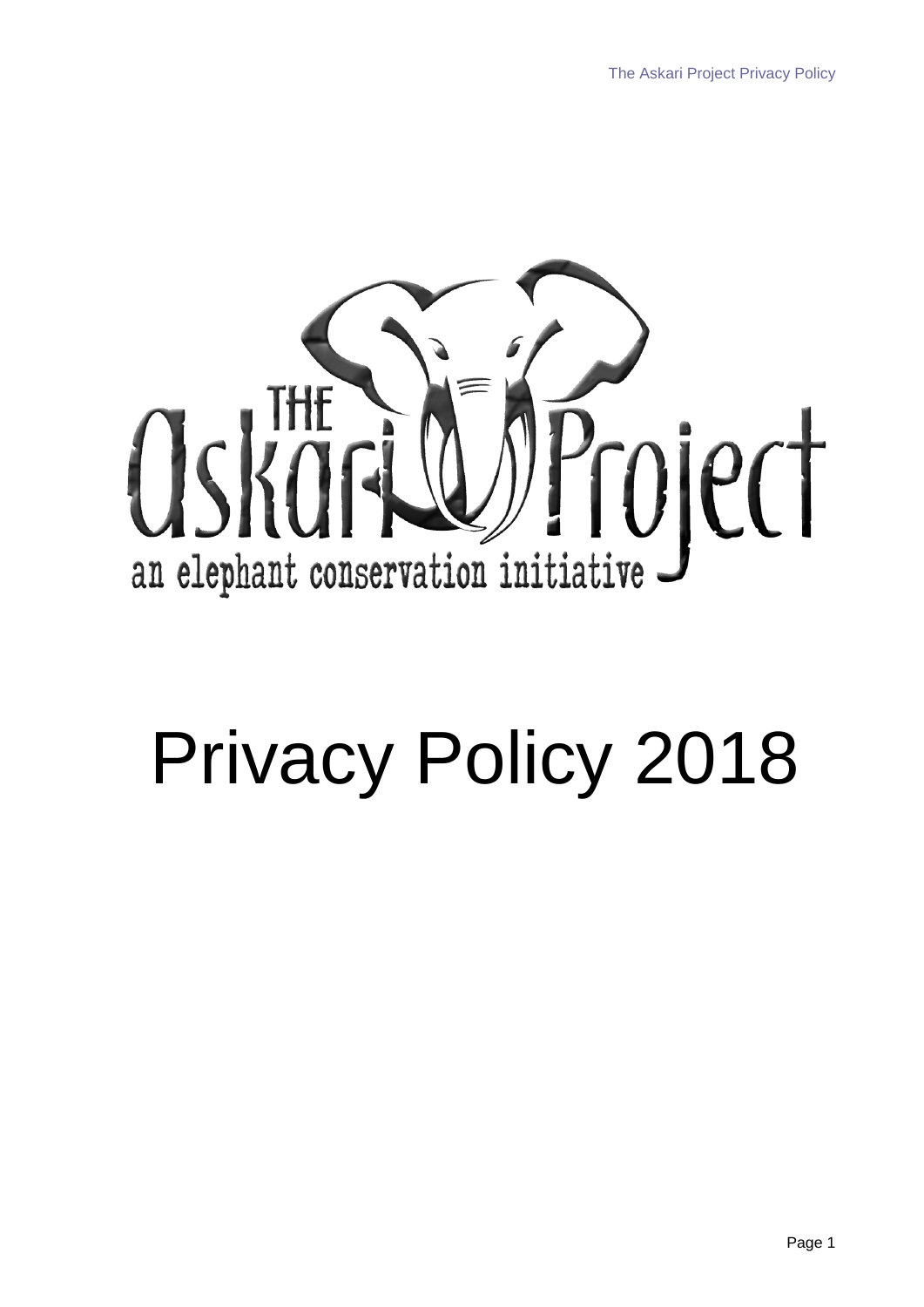# Privacy Policy

**The Askari Project** is committed to providing quality services to you and this policy outlines our ongoing obligations to you in respect of how we manage your Personal Information.

We have adopted the Australian Privacy Principles (APPs) contained in the Privacy Act 1988 (Cth) (the Privacy Act). The NPPs govern the way in which we collect, use, disclose, store, secure and dispose of your Personal Information.

A copy of the Australian Privacy Principles may be obtained from the website of The Office of the Australian Information Commissioner at [www.aoic.gov.au](http://www.aoic.gov.au/)

# **What is Personal Information and why do we collect it?**

Personal Information is information or an opinion that identifies an individual. Examples of Personal Information we collect include: names, addresses, email addresses, phone and facsimile numbers.

This Personal Information is obtained in many ways including **correspondence by email, purchases or subscriptions via our website www.theaskariproject.org, from your website and from cookies**. We don't guarantee website links or policy of authorised third parties.

We collect your Personal Information for the primary purpose of providing our goods & services to you, providing information to our clients and marketing. We may also use your Personal Information for secondary purposes closely related to the primary purpose, in circumstances where you would reasonably expect such use or disclosure. You may unsubscribe from our mailing/marketing lists at any time by contacting us in writing.

When we collect Personal Information we will, where appropriate and where possible, explain to you why we are collecting the information and how we plan to use it.

## **Sensitive Information**

Sensitive information is defined in the Privacy Act to include information or opinion about such things as an individual's racial or ethnic origin, political opinions, membership of a political association, religious or philosophical beliefs, membership of a trade union or other professional body, criminal record or health information.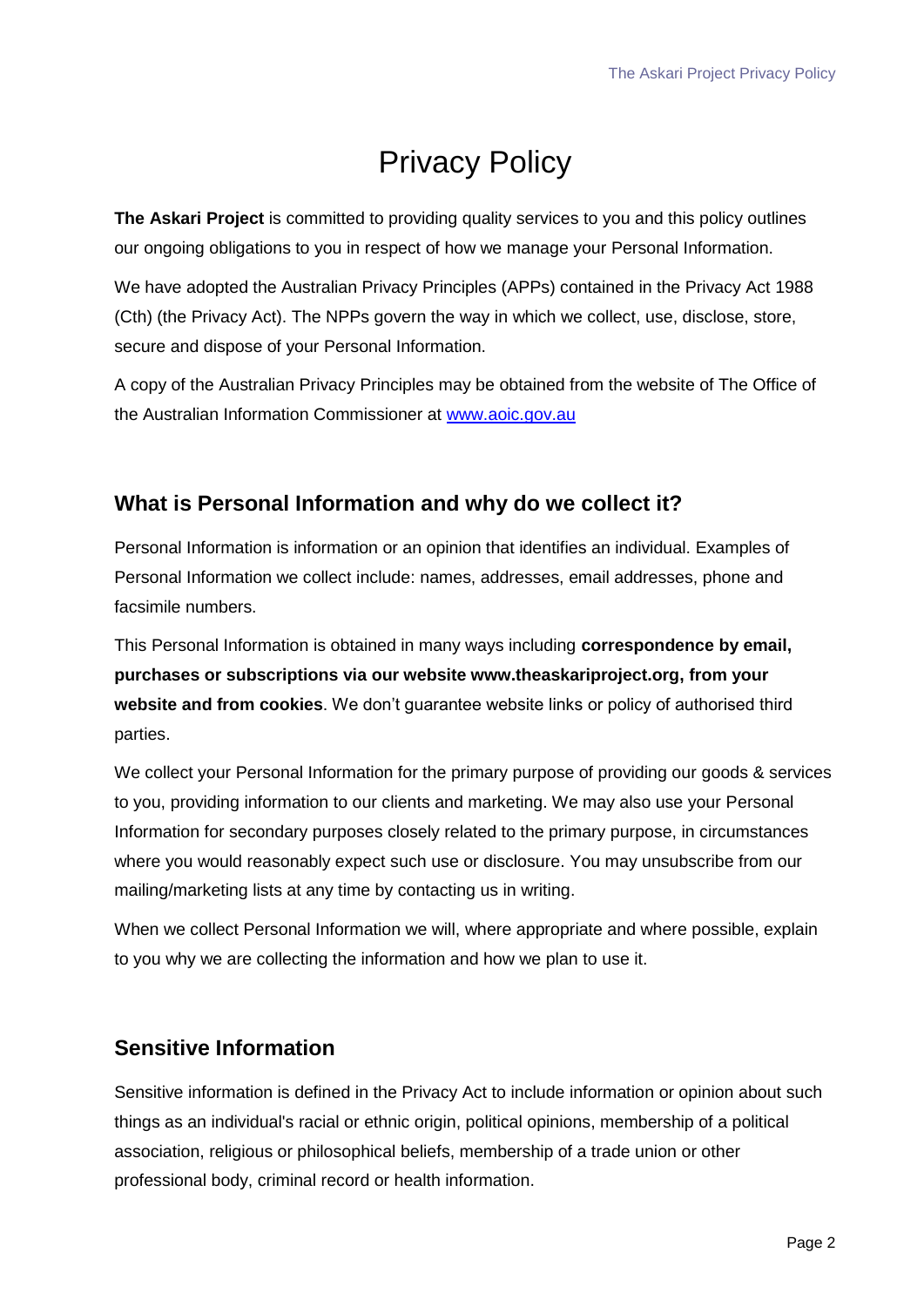Sensitive information will be used by us only:

- For the primary purpose for which it was obtained
- For a secondary purpose that is directly related to the primary purpose
- With your consent; or where required or authorised by law.

# **Third Parties**

Where reasonable and practicable to do so, we will collect your Personal Information only from you via our organisations website which is hosted on the Wix.com platform. Wix.com provides us with the online platform that allows us to sell our products and services to you. Your data may be stored through Wix.com's data storage, databases and the general Wix.com applications. They store your data on secure servers behind a firewall.

All direct payment gateways offered by Wix.com and used by our company adhere to the standards set by PCI-DSS as managed by the PCI Security Standards Council, which is a joint effort of brands like Visa, MasterCard, American Express and Discover. PCI-DSS requirements help ensure the secure handling of credit card information by our store and its service providers.

## **Disclosure of Personal Information**

Your Personal Information may be disclosed in a number of circumstances including the following:

- Third parties where you consent to the use or disclosure; and
- Where required or authorised by law.

#### **Security of Personal Information**

Your Personal Information is stored in a manner that reasonably protects it from misuse and loss and from unauthorized access, modification or disclosure.

When your Personal Information is no longer needed for the purpose for which it was obtained, we will take reasonable steps to destroy or permanently de-identify your Personal Information.